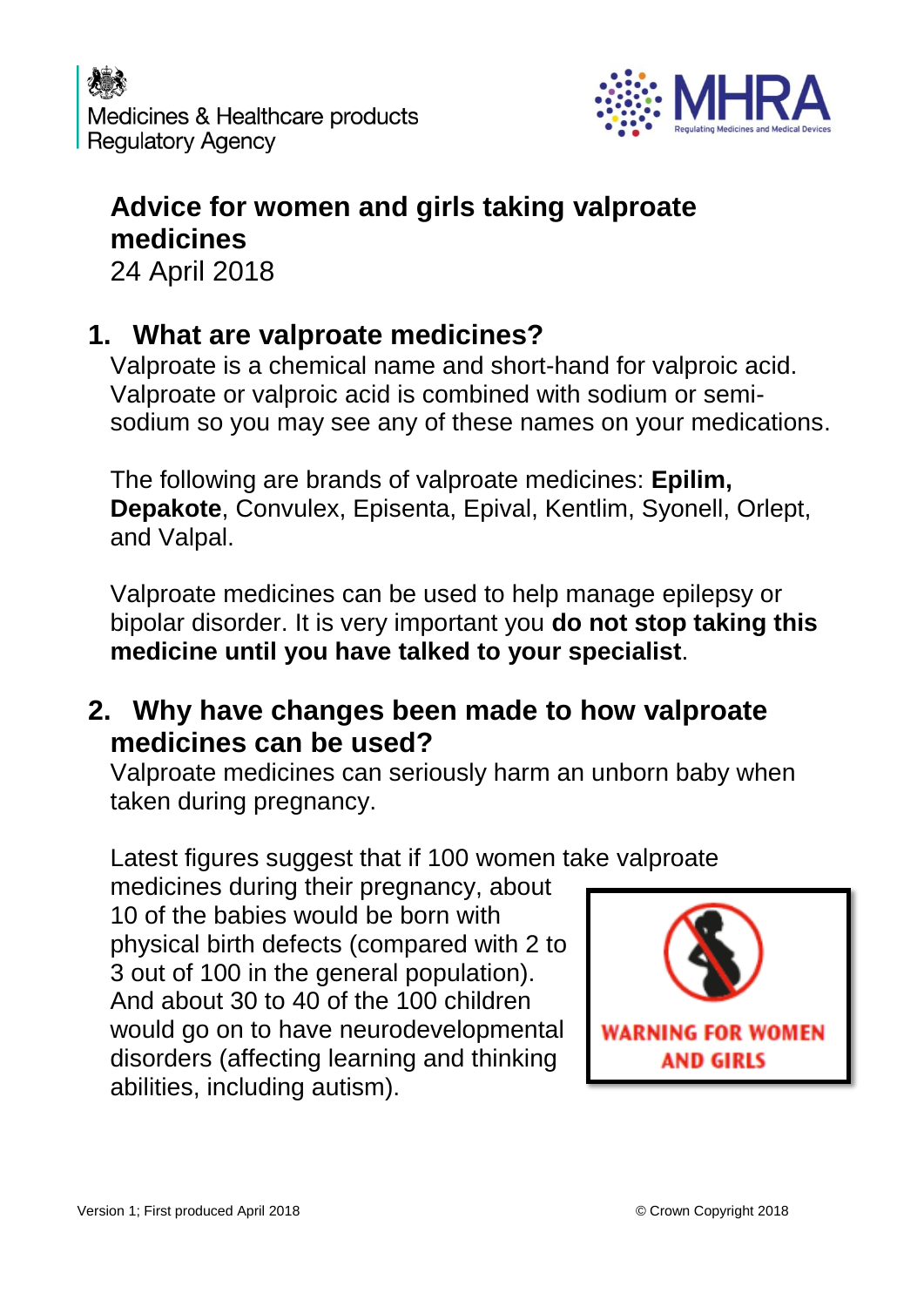



Valproate has been known for many years to cause birth defects. A 2014 review added the additional risk of neurodevelopmental problems. A recently completed European review recommended **more needs to be done to prevent harm** to babies and children from valproate medicines.

#### **3. What does this mean for me?**

You and your specialist may decide that valproate is the only treatment that works for you. If so, they will discuss with you the need to **always use effective contraception to prevent you from getting pregnant**.

You can talk to your GP or family planning/sexual health centre about what contraception is right for you. But you should always tell healthcare professionals that you are on valproate medicines when you discuss your options. Depending on what contraception you are using, your GP may discuss the need for pregnancy testing to make sure you haven't become pregnant while you are taking valproate.

Your specialist must invite you for a **review at least every year** to discuss if valproate is still the right treatment for you. In this review, you and your specialist must sign a form to confirm that you understand the risk. If you haven't been invited for a review and you want to discuss your treatment, you can ask your GP to refer you to your specialist.

# **4. What should I do if I think I might be pregnant?**

If you think you might be pregnant, talk to your GP, specialist, or specialist nurse straight away. **Do not stop taking valproate until you have talked to your specialist.**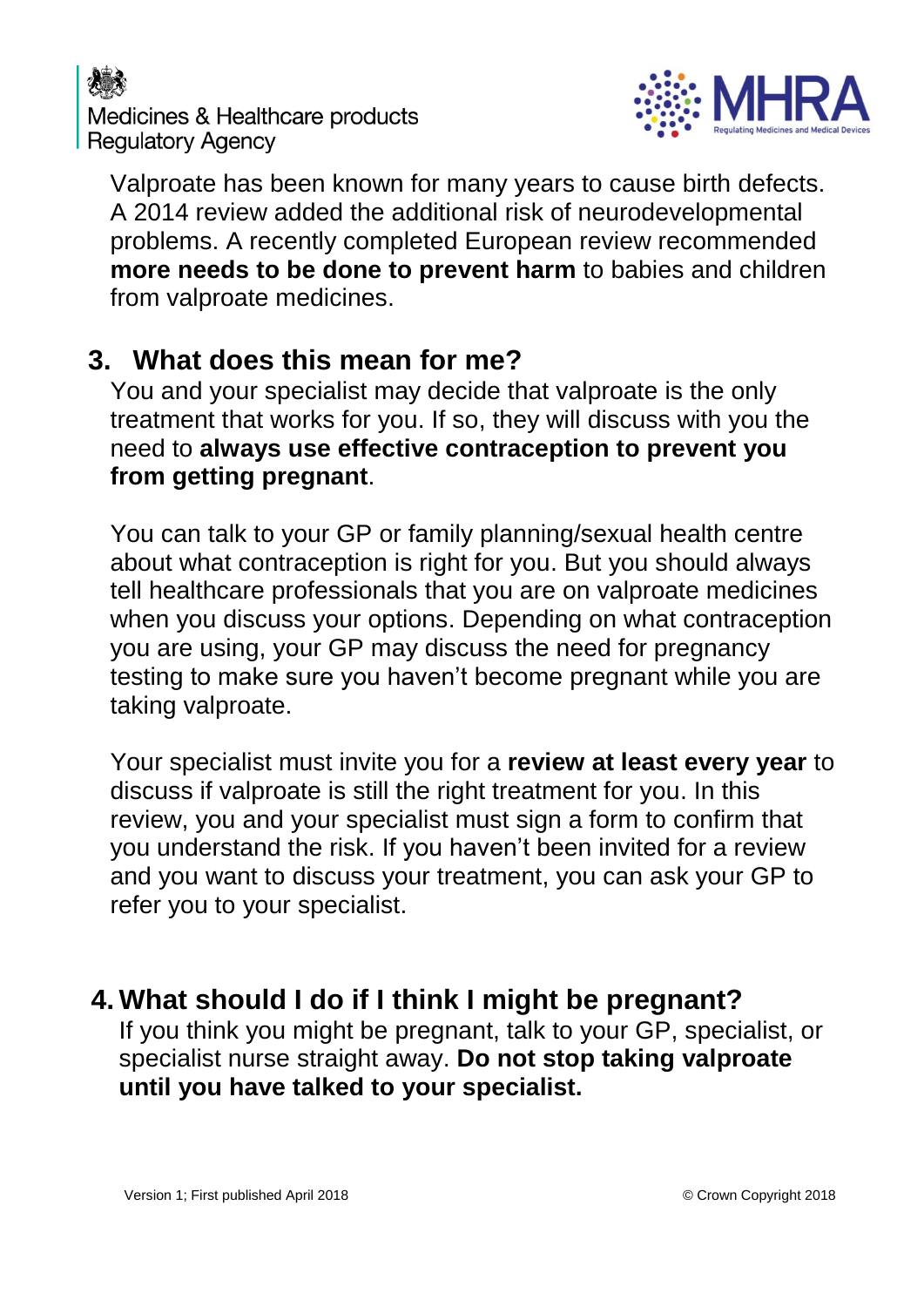# Medicines & Healthcare products **Regulatory Agency**



If you think that your baby or child has been born with problems caused by valproate medicines, discuss with your GP, specialist, or specialist nurse. You can also report this directly to the MHRA's Yellow Card Scheme on the [website](https://yellowcard.mhra.gov.uk/the-yellow-card-scheme/) or on the Yellow Card mobile app.

# **5. What should I do if I want to get pregnant?**

Tell your GP, specialist, or specialist nurse **as quickly as possible** if you are planning to become pregnant. It can sometimes take a long time to safely change treatments, so it is important that you **start this discussion early**.

### **6. What should happen when I am prescribed valproate medicines?**

When you see your GP, specialist, or specialist nurse they should:

- talk to you about the risk to babies and the need to use effective contraception
- make sure you've seen a specialist in the past year for a review
- offer you the updated patient guide for more information

### **7. What should happen when I receive my valproate medicines?**

When you receive your valproate tablets, your pharmacist should:

- make sure there is a warning on the pack
- point you towards the patient card and pack leaflet for more information
- check you've seen your GP or specialist to discuss the importance of not becoming pregnant while taking valproate medicine